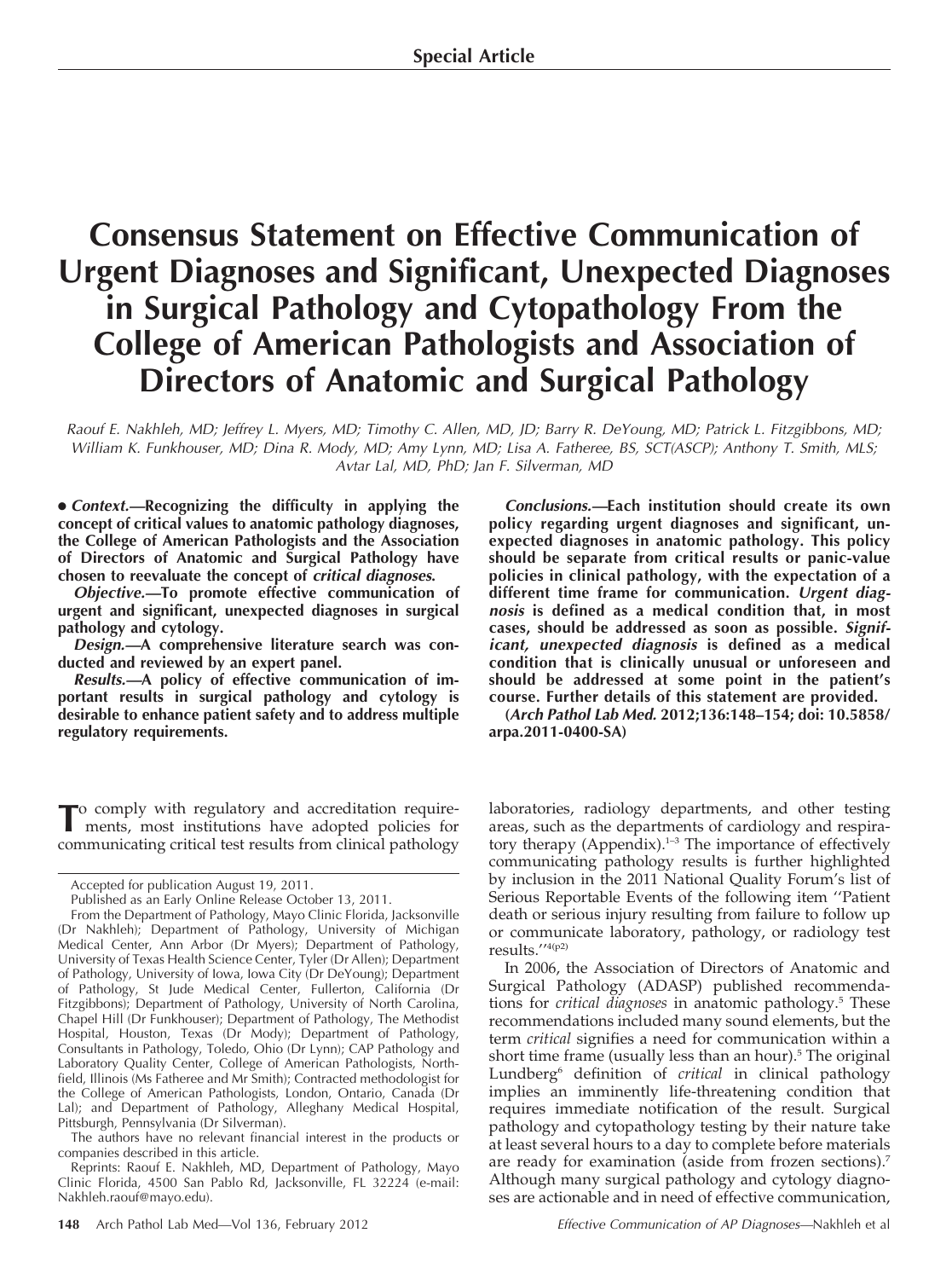few need to be communicated urgently, and they could be termed actionable, noncritical results.<sup>8</sup> Furthermore, surveys among clinicians and pathologists also find poor agreement as to what constitutes a critical diagnosis in anatomic pathology.<sup>9-14</sup>

Recognizing the difficulty in applying the concept of critical values to anatomic pathology diagnoses, the College of American Pathologists (CAP) and ADASP have chosen to reevaluate the concept of critical diagnoses in an effort to promote effective communication of urgent and significant, unexpected diagnoses in surgical pathology and cytology.

# THE CAP PATHOLOGY AND LABORATORY QUALITY CENTER

The CAP developed the Pathology and Laboratory Quality Center (the CAP Center) as a forum to write and maintain evidence-based guidelines and consensus statements. Focused on optimizing patient safety and outcomes, most CAP Center topics originate with practicing pathologists who describe variance in approaches to care, test selection, and diagnosis. The CAP Center aims to develop guidelines that reduce risks for patients, while facilitating the efficient use of resources for timely and accurate diagnosis.

# PRACTICE GUIDELINES AND CONSENSUS STATEMENTS

Practice guidelines and consensus statements reflect the best available evidence and majority expert agreement supported in practice. They are intended to assist physicians and patients in clinical decision making and to identify questions and settings for further research. With the rapid flow of scientific information throughout medicine and especially in pathology and laboratory medicine, new evidence may emerge between the time an updated guideline was submitted for publication and when it is read or appears in print or online. These documents are reviewed periodically as well as after the publication of substantive and high-quality medical evidence that could potentially alter the original guideline recommendations. This manuscript and its recommendations are meant only to address the topics within the scope of the guideline or consensus statement. They are not applicable to interventions, diseases, or stages of diseases not specifically identified.

Furthermore, guidelines and consensus statements cannot account for individual variation among patients and cannot be considered inclusive of all proper methods of care or exclusive of other treatments. It is the responsibility of the treating physician or other health care provider, relying on independent experience and knowledge of the patient, to determine the best course of treatment for the patient. Accordingly, adherence to any guideline or consensus statement is voluntary, with the ultimate determination regarding its application to be made by the physician in light of each patient's individual circumstances and preferences. The CAP/ADASP guidelines and consensus statements describe the use of communications of findings, procedures, and therapies in clinical practice and cannot be assumed to apply to the use of interventions in the context of other settings. The CAP and ADASP assume no responsibility for any injury or damage to persons or property arising out of or related to any use of the CAP/ADASP

guidelines or consensus statements or for any errors or omissions.

# MATERIALS AND METHODS

The ''Supplemental Material,'' including methods and detailed analysis of the strength of evidence, are available (see ''Supplemental Material'' file at www.archivesofpathology.org in the February 2012 table of contents).

# Panel Composition and Process

The CAP Center and ADASP convened a work group (WG) of experts in anatomic pathology to address what constitutes a critical value in anatomic pathology and how best to ensure proper and timely communication of those results. Both organizations used their respective organization's approval processes in formal review and appointment of the project, chair, and WG members.

All members of the WG complied with the CAP conflicts of interest policy dated April 2010, which requires disclosure of financial or other interests that may have an actual, potential, or apparent conflict. All WG members were required to disclose any new conflicts continuously, and no conflicts were disclosed throughout the project.

The WG met in September 2010; additional work on the project was completed through teleconference Webinars, collaboration site access (Oracle WebCenter Spaces v11.1.1.2.0, Oracle Corporation, Redwood Shores, California), and electronic mail by all members of the WG. The method used to create the recommendations was expert consensus. Resolution of discordant ideas was obtained by majority consensus of the WG members. Feedback of the draft recommendations was solicited from ADASP members, CAP scientific resource committees, CAP members, other pathology societies, and external reviewers via public comment hosted on the CAP Web site (http://www.cap. org/center) from March 11, 2011, through April 10, 2011 (last accessed April 10, 2011). The CAP Center Subcommittee and the ADASP Council provided final review and approval.

#### Literature Search

We conducted a computerized search during May 2010 to February 2011 of the following electronic databases: Ovid MEDLINE (Ovid, New York, New York), CSA Illumina Conference Papers Index (ProQuest, Ann Arbor, Michigan), and Google Scholar (Google, Mountain View, California), for English language only articles from 1990 through February 2011. All study designs and publication types were included. In addition, the WG requested the George D. Lundberg 1972 article ''When to Panic Over Abnormal Values.''6 The search used the following terms:

- . (Anatomic pathology OR surgical pathology OR cytopathology OR radiology OR cardiology) AND
- . ((Critical OR significant OR unexpected) AND (values OR diagnosis OR results))

Reference lists from identified articles were scrutinized for articles not identified in the above search. A search of the LexisNexis database (Reed Elsevier Inc, New York, New York) was also conducted to evaluate and understand claims, judgments, and settlements against pathologists in which communication failure was the primary reason.

Studies were selected for full-text review based on the following criteria: (1) the abstract referred to pathology (except autopsy or forensic), cardiology, or radiology; (2) the abstract included or implied one or more of the terms critical, panic values, urgent, significant, or unexpected; and (3) the abstract addressed communication or reporting. The 128 studies that met the search term requirements underwent an inclusion-exclusion, dual independent review conducted by the chair and a member, with a third member referee for nonconsensus abstracts. Sixty-four articles (50%) made it through full review, and 19 articles (15%)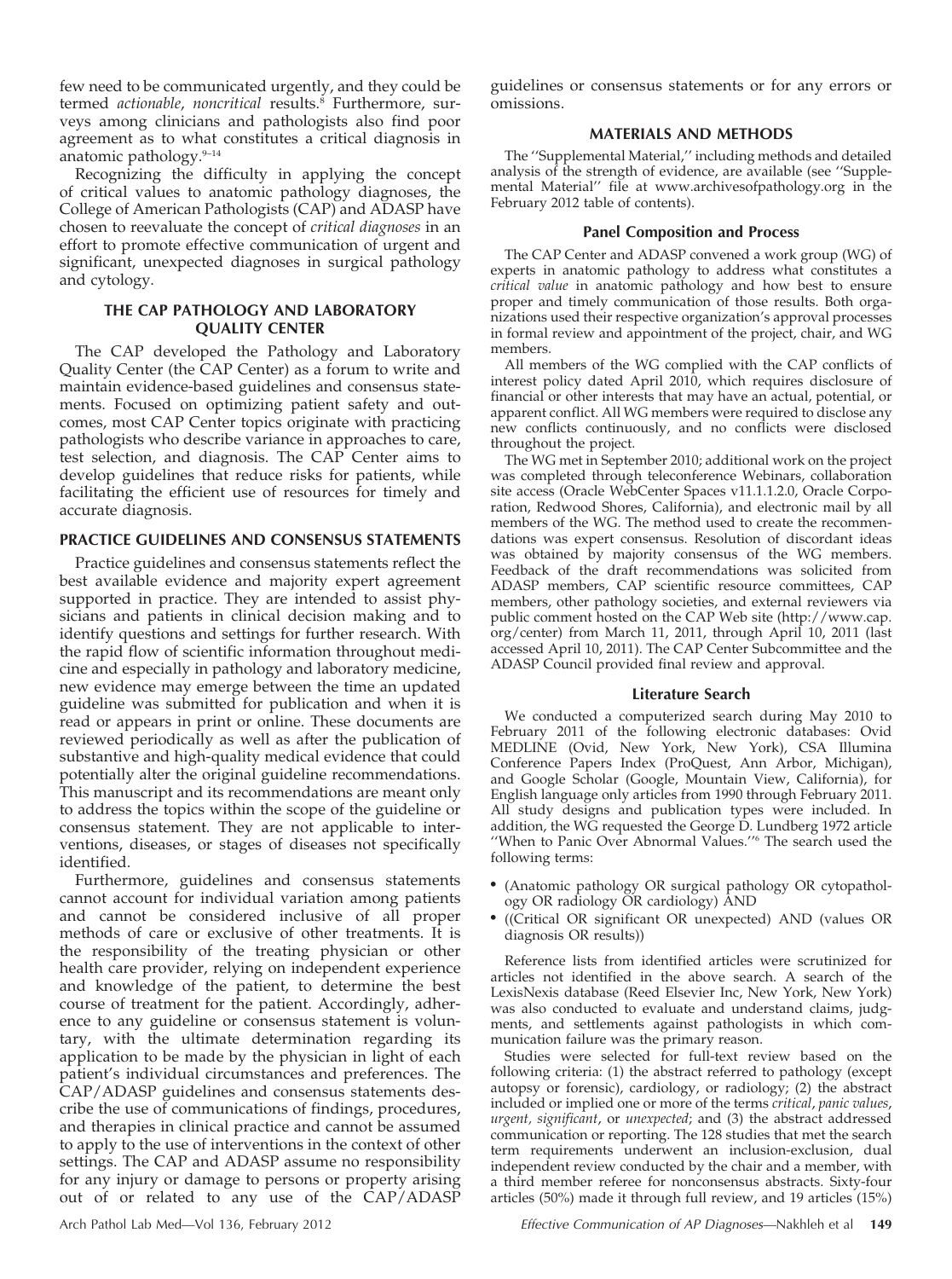# Table 1. Criteria for Evaluation of the Full-Text Articles and Points Assigned to Stratify Papers by Relevance

Does this article pertain to our scope as defined here?

- To devise sound communication strategies for urgent or significant unexpected findings in anatomic pathology To review other communication efforts of "critical" values
- in comparable clinical settings, such as clinical pathology, cardiology, or radiology
	- o Directly (3 points)
- $\circ$  Partially (2 point)
- $\circ$  No relevance (0 points)
- Does this article:
- Provide consensus recommendations by an authoritative organization? (3 points)
- Represent results of a single institutional review of experience? (2 points)
- Represent editorial or opinion of a single group? (1 point) Composite scoring was done for each article to determine which articles were most relevant to the recommendations and then forwarded for review by a contracted methodologist.

were determined to have the most relevance. Table 1 includes the criteria for evaluation.

The 19 articles determined to have most relevance were analyzed to determine the strength of evidence for the recommendations. Of the 19, 10 (53%) were eliminated: 8 for study design not of interest and 2 for duplicate data. Of the remaining 9 studies, 6 (67%) represented surveys, 2 (22%) were time series, and 1 (11%) was a randomized, controlled study. These 9 studies underwent data extraction to capture evidence in support of the recommendations. Each study was assessed for strength of evidence, which consists of level of evidence, quantity, size of the effect, statistical precision, and quality assessment (risk of bias), of included studies. Also taken into account were the study components of consistency, clinical impact, generalizability, and applicability to anatomic pathology when determining the strength of evidence score for individual studies. The studies' individual component scores derived from predetermined criteria, generated the overall grade for the

strength of evidence. The scientific quality of the randomized, controlled trial was assessed using the SIGN 50 instrument (Scottish Intercollegiate Guidelines Network, Edinburgh, Scotland), and its quality was poor.<sup>15</sup> The scientific quality of the time series was determined using the Ramsay et al<sup>16</sup> instrument, and the quality of both studies was good. However, both studies lacked comparative control groups.

Draft recommendations were subjected to a public comment period (March 11, 2011, to April 10, 2011). Comments were used to further refine the recommendations.

# RESULTS

Most of the literature concerning anatomic pathology "critical diagnoses" was composed of editorials and case reports ( $n = 20$ ) with calls for effective communication of significant diagnoses. Several recent reports $9-14$ documented what pathologists and clinicians consider as critical diagnoses in anatomic pathology. There were 9 reports of various types of surveys of practice in clinical pathology.17–25 Five articles described attempts to improve communication of critical values in the clinical laboratory.26–30 There were 3 reports of general recommendations regarding implementation of a critical value policy. $21,28,31$  The remaining relevant publications consisted of abstracts, presentations, letters to the editor, and trade journal discussions. There were no reports of systematic documentation of failed communications in anatomic pathology with evaluation of the consequences of those failures. Based on the data extraction of 9 studies (Table 2) and relevance to the recommendations, the overall strength of evidence was poor. For a detailed analysis on the evaluation of the strength of evidence, please refer to the ''Supplemental Material'' file at www.archivesofpathology.org in the February 2012 table of contents.

During the public comment period on the draft recommendations, there were 599 visits to the Web site,

| Nine Studies Deemed to be Most Relevant to Effective Communication in Anatomic Pathology<br>Table 2. |                                                     |                                                        |                                                                                                                             |
|------------------------------------------------------------------------------------------------------|-----------------------------------------------------|--------------------------------------------------------|-----------------------------------------------------------------------------------------------------------------------------|
| Source, y                                                                                            | <b>Study Type</b>                                   | <b>Focus</b>                                           | No. of Physicians or Reports Surveyed                                                                                       |
| Huang et al, $13$ 2009                                                                               | Single-institution time trial                       | Monitoring of surgical pathology<br>critical diagnoses | 1894 reports with physician<br>notification were reviewed during<br>two, 6-mo periods                                       |
| Pereira et al, <sup>10</sup> 2006                                                                    | 2-institution survey                                | Cytology critical values                               | 2000 reports reviewed with 52<br>"critical diagnoses" identified; 22<br>cytopathologists and 13 clinicians<br>surveyed      |
| Pereira et al, <sup>9</sup> 2004                                                                     | Single-institution survey                           | Surgical pathology critical diagnoses                  | 2659 reports reviewed with 13<br>"critical diagnoses" identified; 11<br>pathologists and 5 clinicians<br>surveyed           |
| Pereira et al, <sup>12</sup> 2008                                                                    | Multi-institution survey                            | Surgical pathology and cytology<br>critical diagnoses  | 73 pathologists surveyed                                                                                                    |
| Coffin et al, $11$ 2007                                                                              | Single-institution survey                           | Pediatric pathology critical diagnoses                 | 91, 23, and 413 reports of "critical<br>diagnoses" were reviewed; 8<br>pediatric pathologists and 18<br>clinicians surveyed |
| Nakhleh et al, <sup>14</sup> 2009                                                                    | Multi-institution survey                            | Surgical pathology critical diagnoses                  | 1130 pathologists surveyed                                                                                                  |
| Kuperman et al, <sup>29</sup> 1999                                                                   | Single-institution, randomized,<br>controlled trial | Clinical laboratory critical values                    | 192 alerting situations (94<br>automated, 98 controls)                                                                      |
| Wagar et al, $25$ 2007                                                                               | Multi-institution time trial                        | Clinical laboratory critical values                    | Longitudinal study evaluation of<br>clinical practice patterns in 180<br>institutions                                       |
| Wagar et al, $24$ 2007                                                                               | Multi-institution survey                            | Clinical laboratory critical values                    | 163 laboratories surveyed for<br>critical value ranges                                                                      |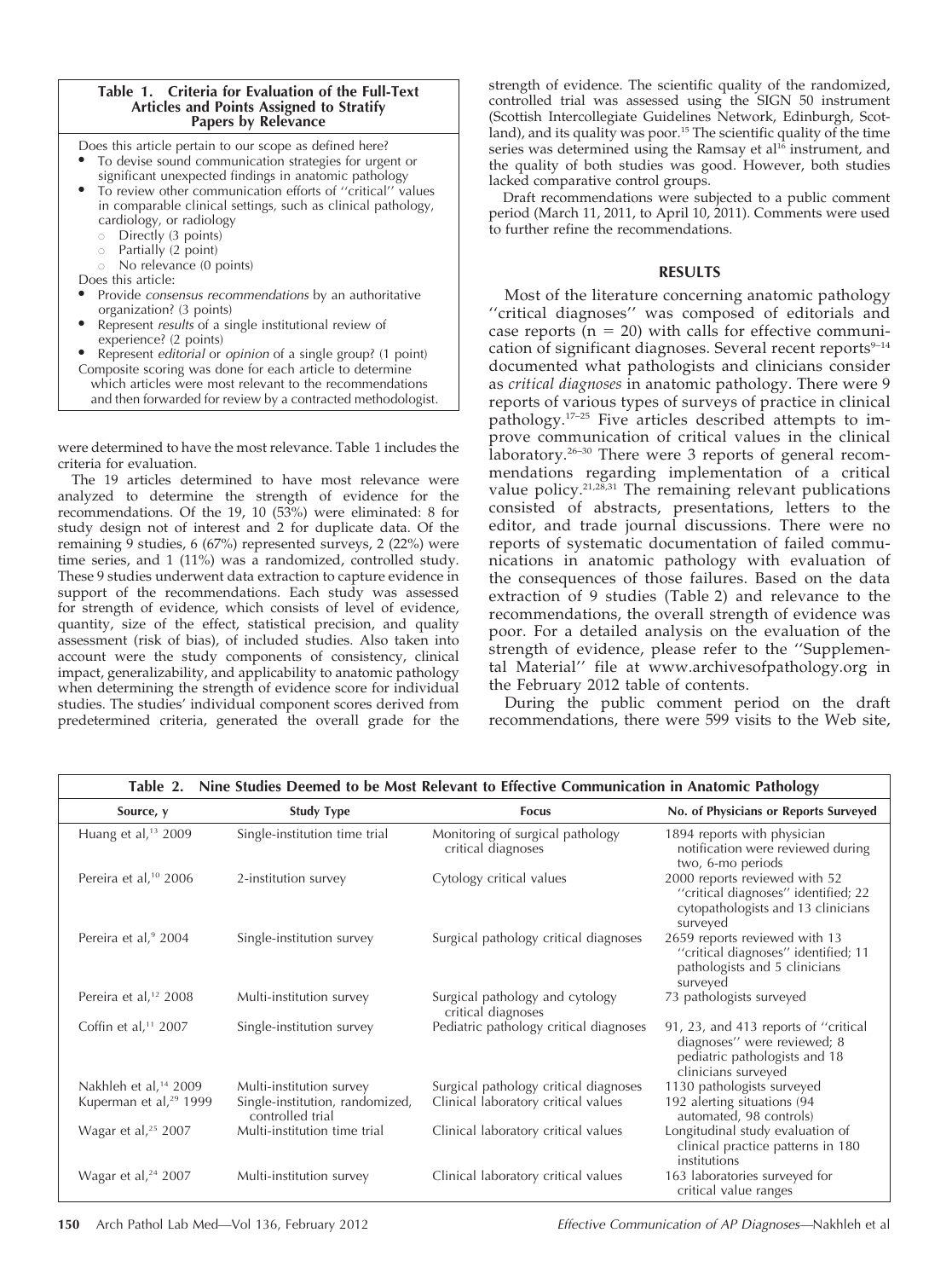#### Table 3. Definitions and Consensus Statements

#### Definitions

Urgent Diagnosis: A medical condition that, in most cases, should be addressed as soon as possible. Significant, Unexpected Diagnosis: A medical condition that is clinically unusual or unforeseen and should be addressed at some point in the patient's course.

#### Consensus Statements

- 1. Each institution should create its own policy regarding Urgent Diagnoses and Significant, Unexpected Diagnoses in Anatomic Pathology. This policy should be separate from critical result or panic value policies in clinical pathology with the expectation of a different time frame for communication.
- 2. Pathology departments should determine specific urgent diagnoses in collaboration with the clinical staff. These diagnoses should include situations in which urgently conveying the information may directly affect patient care. An example of an urgent diagnosis is an unknown life-threatening infection in an immune-compromised patient. Pathologists, however, should use their experience and judgment to communicate any diagnoses, even if not included in the policy. In hospital practice, approval by the appropriate institutional governing body is recommended.
- 3. Determination of a significant, unexpected diagnosis is heavily dependent on the pathologist's judgment as a physician. By their nature, significant, unexpected diagnoses cannot always be anticipated. Examples such as a frozen section–permanent section discordance that affects patient care or a clinically unsuspected malignancy may be listed in the policy.
- 4. Pathologists should communicate urgent diagnoses as soon as possible because it may directly affect patient care, but each institution should establish a reasonable time frame. We recommend no longer than the same day on which the diagnosis is made. Communication of significant, unexpected diagnoses should occur as soon as practical; pathologists may exercise their judgment as to the appropriate timing of communication.
- 5. Pathologists should communicate verbally and directly with physicians, but other satisfactory methods of communication may be established and validated by each institution. Backup communication plans should be developed for those circumstances in which a physician is not available.
- 6. Pathologists should document the communication. This can be done in the original pathology report, as an addendum, in the electronic medical record, or by another mechanism. Documentation should include the person with whom the case was discussed, the time and date, and when appropriate, the means of communication.

with 441 comments (74% left comments). These comments were used to modify the draft recommendations. Table 3 lists the WG definitions and final consensus statements for effective communication in surgical pathology and cytology.

# COMMENT

Critical result policies are mandated to enhance communication among caregivers and to decrease the chance of patient harm (Appendix). Most institutions have established critical result policies that impose a specific time frame (eg, 30 minutes, 60 minutes) for communication of the result to the responsible caregiver.17,18,20,22,23 Most clinical laboratories comply with those mandates and communicate a high proportion of their designated critical results within 30 minutes.17,18,20–25

Surgical pathology and cytology stand apart for several reasons. First and foremost, routine specimen processing (including adequate fixation) requires up to 24 hours, rendering meaningless a 30 or 60 minute window to report the results. Second, the term critical implies an imminently life-threatening condition. Most diagnoses recommended as critical for surgical pathology and cytology are serious conditions that require attention but are not imminently life threatening. Third, surveys have shown little agreement on what constitutes a critical diagnosis. Fourth, wide use of the term critical has diluted its effectiveness for surgical pathology and cytology. Fifth, most reported cases where patient harm is reported have occurred because of lack of communication or missed communication, rather than from a brief delay in reporting the diagnosis. Sixth and finally, communication in surgical pathology and cytology is usually done to ensure that the written report is not overlooked. Given these considerations, it may be better for policies in anatomic pathology departments to emphasize that effective and timely communication occurs, instead of insisting that communication occurs within 30 minutes or 1 hour. Intraoperative

consultation was excluded from this matter because it has well-established expectations for communication and turnaround.

Although we recognize that there are conditions in anatomic pathology that demand immediate communication as soon as the diagnosis is known, we propose using the term urgent diagnosis instead of critical diagnosis because the tissue may have been obtained hours or even days before the diagnosis is rendered. We also believe that pathologists should distinguish urgent diagnoses from significant, unexpected diagnoses that need not be communicated with the same level of urgency. As such, we propose that both the terms urgent diagnosis and significant, unexpected diagnosis be used in surgical pathology and cytopathology. We advocate that each department develop policies and procedures for effective communication of urgent diagnoses and significant, unexpected diagnoses in surgical pathology and cytology that are separate from institutional policies and procedures for critical results.

Given the variability in local practices and expectations and the lack of consensus among pathologists and clinicians on which diagnosis must be included in this policy, each institution should determine its own list of urgent diagnoses. However, pathologists also must use their medical judgment in urgently communicating individual diagnoses any time that safe patient care may be at risk, even if it is a situation not listed in the policy.

Significant, unexpected diagnoses by their nature may not be entirely anticipated, so departments may list examples of significant, unexpected diagnoses to demonstrate such cases. Pathologists should communicate significant, unexpected diagnoses as soon as is practical but may use their judgment to determine the appropriate timing for that communication.

On the other hand, institutions may also choose to have a communication policy regarding specimens or diagnoses other than urgent and significant, unexpected diag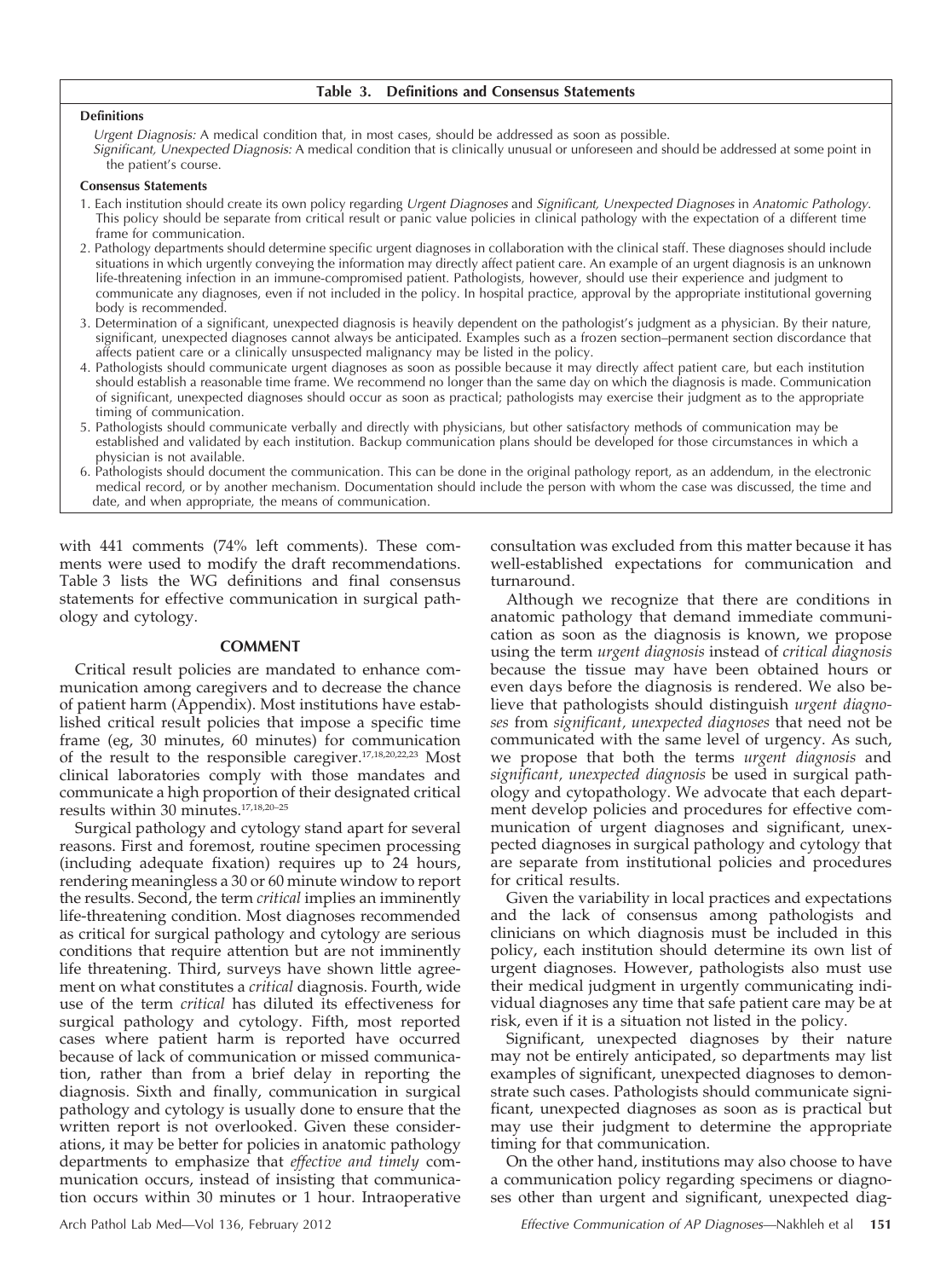noses on the basis of clinician considerations and preferences. Pathologists and their clinical counterparts may work together to find the most suitable means of ensuring proper communication of such diagnoses. Although this represents good patient care, these types of cases may be designated using other terms (eg, call list) but should NOT be designated as urgent diagnoses or significant, unexpected diagnoses.

In addition, each institution or health care system should develop policies regarding the most appropriate recipient of the information and a process for escalating the results to others should the designated recipient be unavailable or fail to respond.<sup>21,28,32</sup> These policies affect providers well beyond the purview of individual pathology departments and must reside with the institutional body charged with quality and safe patient care. In many practice environments, inpatient and outpatient results will require distinct policies and procedures. Policies for effectively relaying urgent diagnoses and significant, unexpected diagnoses should also account for off-hours, including weekends.

Critical clinical laboratory results are typically called to the physician or nurse by a laboratory technician. In surgical pathology and cytology, physicians ordinarily make the call because the diagnoses tend to be interpretive and consultative. Most feel that there is inherent value in direct physician-to-physician communication of urgent diagnoses or significant, unexpected diagnoses. Indeed, there is evidence that direct verbal communication is likely to be more effective than other forms of communication.<sup>33</sup> There have been experiences with automated methods of communication for critical values in the clinical laboratory using automated paging systems. These methods appear to be effective in reducing the time it takes to relay critical value to the physician and the time for therapy to be started.<sup>21,27,29</sup> However, these methods are untested in anatomic pathology and are based on discrete laboratory values for specific tests, a circumstance that is usually not applicable to anatomic pathology. Nevertheless, communication methods other than direct physician-to-physician dialogue may develop. Any alternative to direct physicianto-physician communication should be validated and audited to ensure ongoing effectiveness.

Written documentation of verbal or other communication is recommended because it provides evidence that direct communication occurred. If the treating clinician cannot be reached in a timely manner, documentation of the communication may be done as an addendum or in a separate (electronic or paper) log. This form of documentation can be the basis of any audit of effective communication practices.

Audits or quality-assurance monitoring of this practice are currently difficult to conduct. The difficulty lies in determining the group of cases to be audited. It is easy to retrieve and demonstrate cases that were documented as urgent diagnoses or significant, unexpected diagnoses. It is much more difficult to audit cases that may have been missed. One approach could be that selected diagnoses listed as urgent diagnoses be retrieved and evaluated for documentation of communication. For example, in a transplant center, severe rejection may be listed as an urgent diagnosis. Retrieving all cases of severe rejection and checking to see whether they were urgently communicated would be an appropriate audit. It is a much more difficult task to survey for significant, unexpected

diagnoses because they do not represent a list of specific diagnoses. Different approaches in conducting the audit are in the literature. Huang et al<sup>13</sup> retrospectively reviewed all reports for two 6-month periods in 2006 and 2007; more than 3% of cases in those years met the criteria as per their policy, and communication was documented for most cases. Lusky34 describes an ongoing process of case review used by Myers and Visscher at the University of Michigan Hospitals (Ann Arbor) that helps ensure that cases are not missed. Their process involves daily review of cases, examining diagnoses that possibly meet the criteria for inclusion as an urgent diagnosis or a significant, unexpected diagnosis and checking whether communication occurred in those instances.

#### Cautionary Notes

In our review of cases, we found that there are situations that may be problematic but are not easily addressed by policy; among them, are the following:

1. A physician performs a biopsy or other procedure but does not participate in the patient's care beyond that point. Sending the surgical pathology report only to the person performing the procedure may result in a delay in follow-up. The laboratory should try to address these situations by having an understanding that all of the patient's relevant providers are included in the requisition, so that reports are sent accordingly. Direct patient access to pathology results may ultimately prove the most effective method for closing the loop on urgent diagnoses and significant, unexpected diagnoses in this sort of scenario.

2. Changed frozen section or cytology preliminary diagnoses are likely covered by this policy, but pathologists should be particularly alert to situations in which a subsequent procedure may have been tentatively scheduled based on the preliminary result. Communicating an unanticipated change in diagnosis as soon as it is known is essential.

3. A patient has a procedure and subsequently moves to a different location and is lost to follow-up.

4. An urgent diagnosis or a significant, unexpected diagnosis is communicated to a member of the health care team who fails to broadcast the message to other providers who may be directly responsible for diagnostic or therapeutic decision making. This occurs, for example, if an unexpected result for a transplant biopsy is communicated to a member of the health care team who rotates off service shortly after receiving the message and fails to document or hand off the message.

5. A diagnosis is made in the evening or on the weekend and is deemed urgent by the pathologist; he or she calls the hospital operator to page the on-call physician for that service and is informed that there is no on-call person for that service. This emphasizes the need to have alternative methods of communication, as well as a primary treating clinician contact for all direct time-sensitive communications.

#### References

1. Joint Commission. 2011 Laboratory Services: 2011 national patient safety goals. http://www.jointcommission.org/lab\_2011\_npsgs. Accessed May 3, 2011. 2. College of American Pathologists. CAP Laboratory accreditation checklists. http://www.cap.org/apps/cap.portal. Accessed July 12, 2011.

3. Department of Health and Human Services. Clinical laboratory improvement amendments of 1988: final rule. Fed Regist. 1992;57(40):7001–7186. Codified at 42 CFR 1405–494.

4. National Quality Forum. NQF releases updated serious reportable events: latest update includes four new events [press release]. http://www.qualityforum.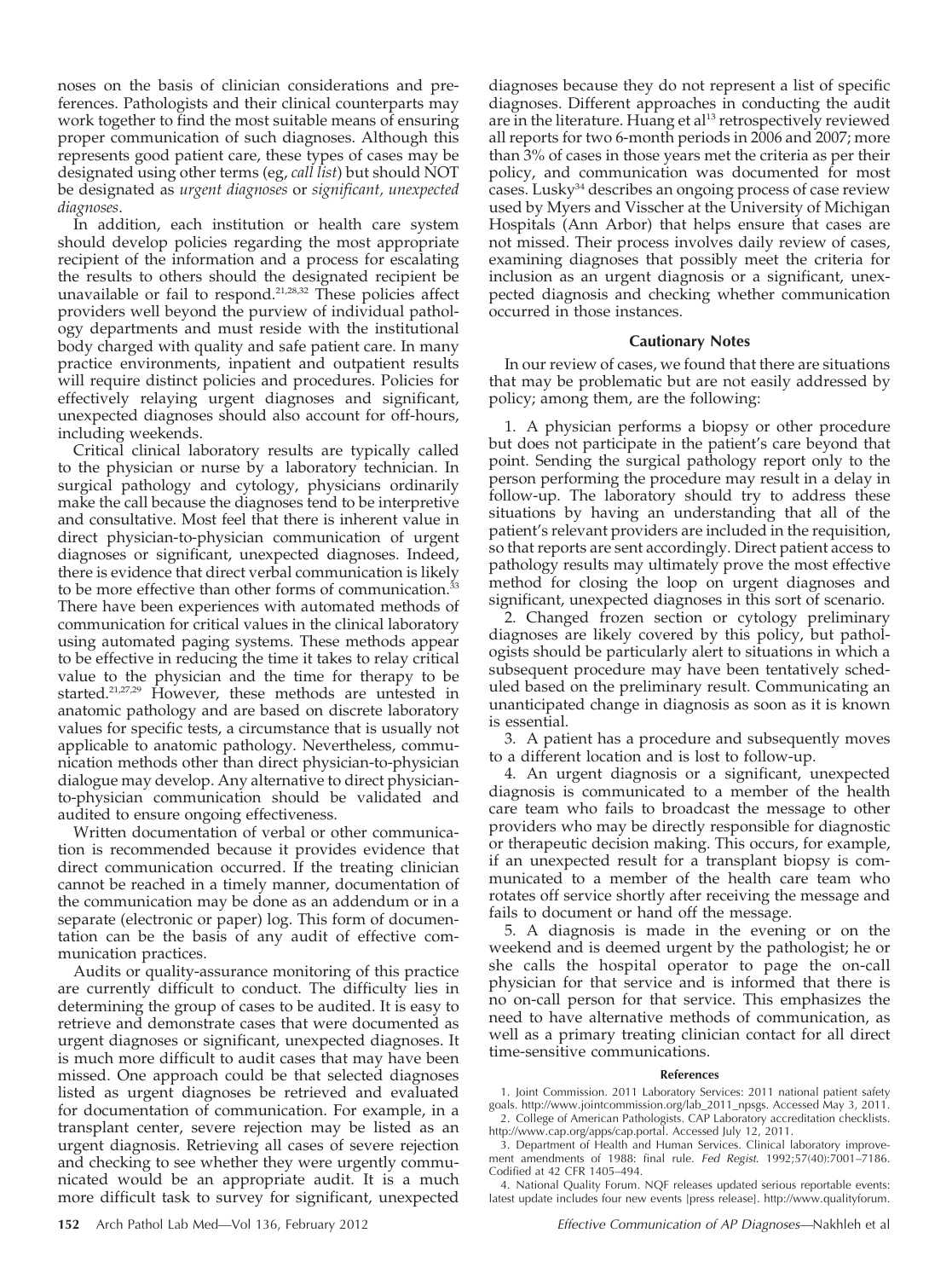org/News\_And\_Resources/Press\_Releases/2011/NQF\_Releases\_Updated\_Serious\_ Reportable\_Events.aspx. Released June 13, 2011. Accessed July 11, 2011.

5. Silverman JF, Pereira TC. Critical values in anatomic pathology. Arch Pathol Lab Med. 2006;130(5):638–640.

6. Lundberg GD. When to panic over abnormal values. MLO Med Lab Obs. 1972;4:47–54.

7. Lester SC. Manual of Surgical Pathology. 2nd ed. New York, NY: Elsevier Saunders; 2006:611.

8. Roy CL, Poon EG, Karson AS, et al. Patient safety concerns arising from test results that return after hospital discharge. Ann Intern Med. 2005;143(2): 121–128.

9. Pereira TC, Liu Y, Silverman JF. Critical values in surgical pathology. Am J Clin Pathol. 2004;122(2):201–205.

10. Pereira TC, Clayton AC, Tazelaar HD, Liu Y, Leon M, Silverman JF. Critical values in cytology. Diagn Cytopathol. 2006;34(6):447–451.

11. Coffin CM, Spilker K, Lowichik A, et al. Critical values in pediatric surgical pathology: definition, implementation, and reporting in a children's hospital. Am J Clin Pathol. 2007;128(6):1035–1040.

12. Pereira TC, Silverman JF, LiVolsi V, et al. A multi-institutional survey of critical diagnoses (critical values) in surgical pathology and cytology. Am J Clin Pathol. 2008;130(5):731–735.

13. Huang EC, Kuo FC, Fletcher CD, Nose V. Critical diagnoses in surgical pathology: a retrospective single-institution study to monitor guidelines for communication of urgent results. Am J Surg Pathol. 2009;33(7):1098-1102.

14. Nakhleh RE, Souers R, Brown RW. Significant and unexpected, and critical diagnoses in surgical pathology: a College of American Pathologists' survey of 1130 laboratories. Arch Pathol Lab Med. 2009;133(9):1375–1378.

15. Scottish Intercollegiate Guidelines Network. SIGN 50: a guideline developers' handbook: methodology checklist 2: randomized controlled trials. Edinburgh, Scotland: Scottish Intercollegiate Guidelines Network; 2008. http:// www.sign.ac.uk/guidelines/fulltext/50/checklist2.html. Accessed June 16, 2011.

16. Ramsay CR, Matowe L, Grilli R, Grimshaw JM, Thomas RE. Interrupted time series designs in health technology assessment: lessons from two systematic reviews of behavior change strategies. Int J Technol Assess Health Care. 2003; 19(4):613–623.

17. Dighe AS, Rao A, Coakley AB, Lewandrowski KB. Analysis of laboratory critical value reporting at a large academic medical center. Am J Clin Pathol. 2006;125(5):758–764.

18. Howanitz PJ, Steindel SJ, Heard NV. Laboratory critical values policies and procedures: a College of American Pathologists Q-Probes study in 623 institutions. Arch Pathol Lab Med. 2002;126(6):663–669.

19. Kost GJ, Hale KN. Global trends in critical values practices and their harmonization. Clin Chem Lab Med. 2011;49(2):167-176.

20. Lippi G, Giavarina D, Montagnana M, et al; Society of Clinical Biochemistry and Clinical Molecular Biology, Italian Society of Laboratory Medicine, Italian Committee for Standardization of Laboratory and Hematological Methods, Inter-associative Study Group on Extra-Analytical Variability of Laboratory Tests. National survey on critical values reporting in a cohort of Italian laboratories. Clin Chem Lab Med. 2007;45(10):1411–1413.

21. Singh H, Wilson L, Reis B, Sawhney MK, Espadas D, Sittig DF. Ten strategies to improve management of abnormal test result alerts in the electronic health record. J Patient Saf. 2010;6(2):121–123.

22. Tillman J, Barth JH; for ACB National Audit Group. A survey of laboratory 'critical (alert) limits' in the UK. Ann Clin Biochem. 2003;40(pt 2):181–184.

23. Valenstein PN, Wagar EA, Stankovic AK, Walsh MK, Schneider F. Notification of critical results: a College of American Pathologists Q-Probes study of 121 institutions. Arch Pathol Lab Med. 2008;132(12):1862–1867.

24. Wagar EA, Friedberg RC, Souers R, Stankovic AK. Critical values comparison: a College of American Pathologists Q-Probes survey of 163 clinical laboratories. Arch Pathol Lab Med. 2007;131(12):1769–1775.

25. Wagar EA, Stankovic AK, Wilkinson DS, Walsh M, Souers RJ. Assessment monitoring of laboratory critical values: a College of American Pathologists Q-Tracks study of 180 institutions. Arch Pathol Lab Med. 2007;131(1):44–49.

26. Barenfanger J, Sautter RL, Lang DL, Collins SM, Hacek DM, Peterson LR. Improving patient safety by repeating (read-back) telephone reports of critical information. Am J Clin Pathol. 2004;121(6):801–803.

27. Etchells E, Adhikari NK, Cheung C, et al. Real-time clinical alerting: effect of an automated paging system on response time to critical laboratory valuesrandomised controlled trial. Qual Saf Health Care. 2010;19(2):99–102.

28. Jackson C, Macdonald M, Anderson M, Stevens P, Gordon P, Laxer R. Improving communication of critical test results in a pediatric academic setting: key lessons in achieving and sustaining positive outcomes. Healthc Q. 2009; 12(suppl):116–122.

29. Kuperman GJ, Teich JM, Tanasijevic MJ, et al. Improving response to critical laboratory results with automation: results of a randomized controlled trial. J Am Med Inform Assoc. 1999;6(6):512–522.

30. Piva E, Sciacovelli L, Zaninotto M, Laposata M, Plebani M. Evaluation of effectiveness of a computerized notification system for reporting critical values. Am J Clin Pathol. 2009;131(3):432-441.

31. Hanna D, Griswold P, Leape LL, Bates DW. Communicating critical test results: safe practice recommendations. Jt Comm J Qual Patient Saf. 2005;31(2): 68–80.

32. Joint Commission on Accreditation of Healthcare Organizations. Creating a backup system: ensuring timely reporting of critical test results and values. Jt Comm Perspect Patient Saf. 2008;8(6):6–8.

33. Hess DR, Tokarczyk A, O'Malley M, Gavaghan S, Sullivan J, Schmidt U. The value of adding a verbal report to written handoffs on early readmission following prolonged respiratory failure. Chest. 2010;138(6):1475–1479.

34. Lusky K. Handing off critical results—well before things turn critical. CAP Today. 2007;21(6):1;75–82.